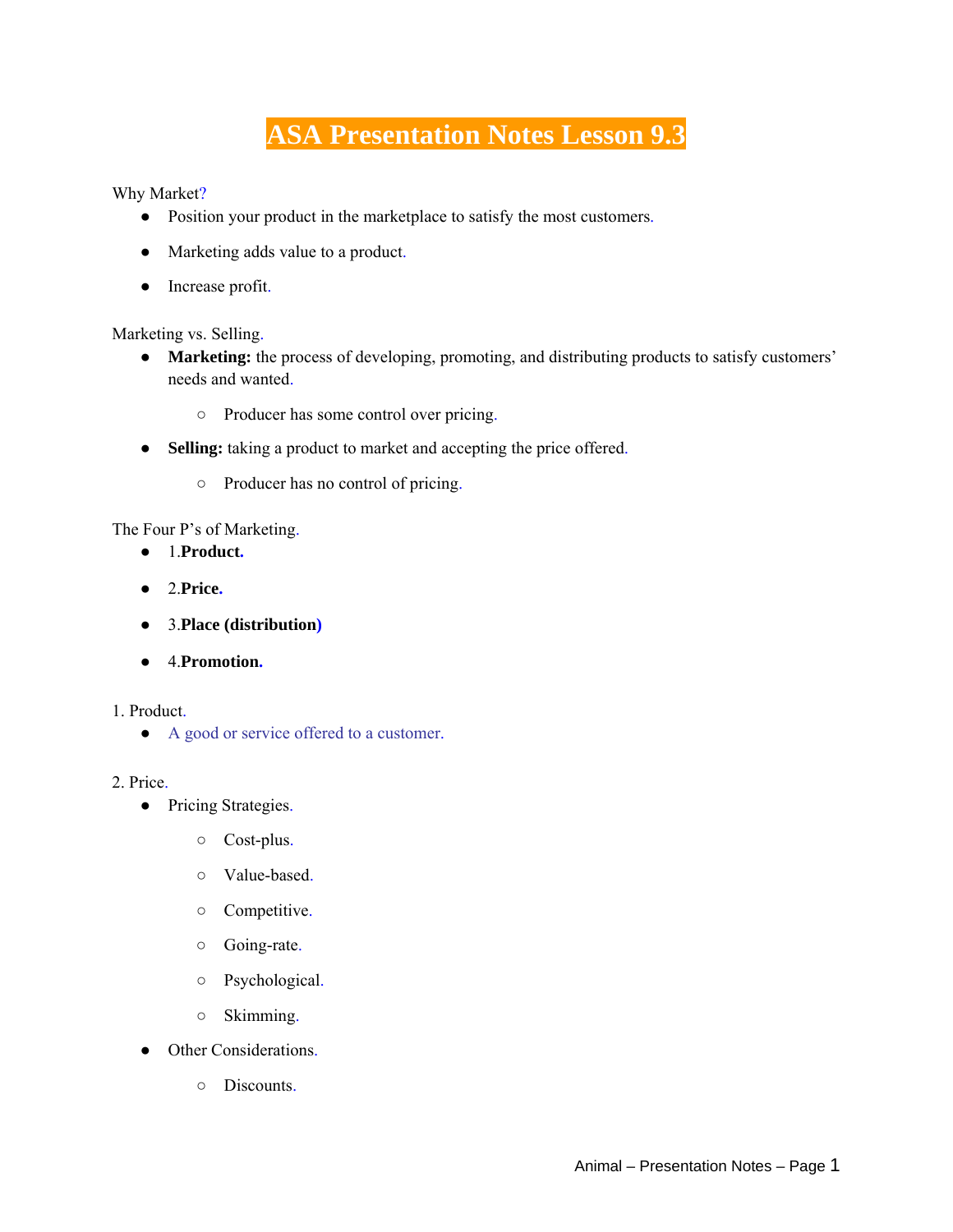- Payment period.
- Allowances.
- Pricing differences.

#### 3. Place.

- Distribution channels:
	- Direct Sales.
		- Producer sells directly to consumer.
		- Complete product control.
		- Intermediary Sales.
			- Wider distribution.
			- Access to more customers.
- Market coverage:
	- Intensive widespread product placement, low prices, works well for convenience products.
	- Selective limited placement, upscale products.
	- Exclusive one retailer, works well for specialty goods.

## 4. Promotion.

- Advertising radio, television, print, electronic, word of mouth.
- Personal selling.
- Public relations.

## Agricultural Marketing.

- Goals:
	- Reduce steps between producer and consumer.
	- Sell most profitable product at times of high demand.
	- Terminal markets.
	- Auction markets.
	- Cooperatives.
	- Futures markets.
	- Roadside markets.
	- Farmers' markets.
	- Niche marketing.
		- Organic.
		- Antibiotic/hormone free.
	- Value-added products.
		- Brand name.
		- Processing.